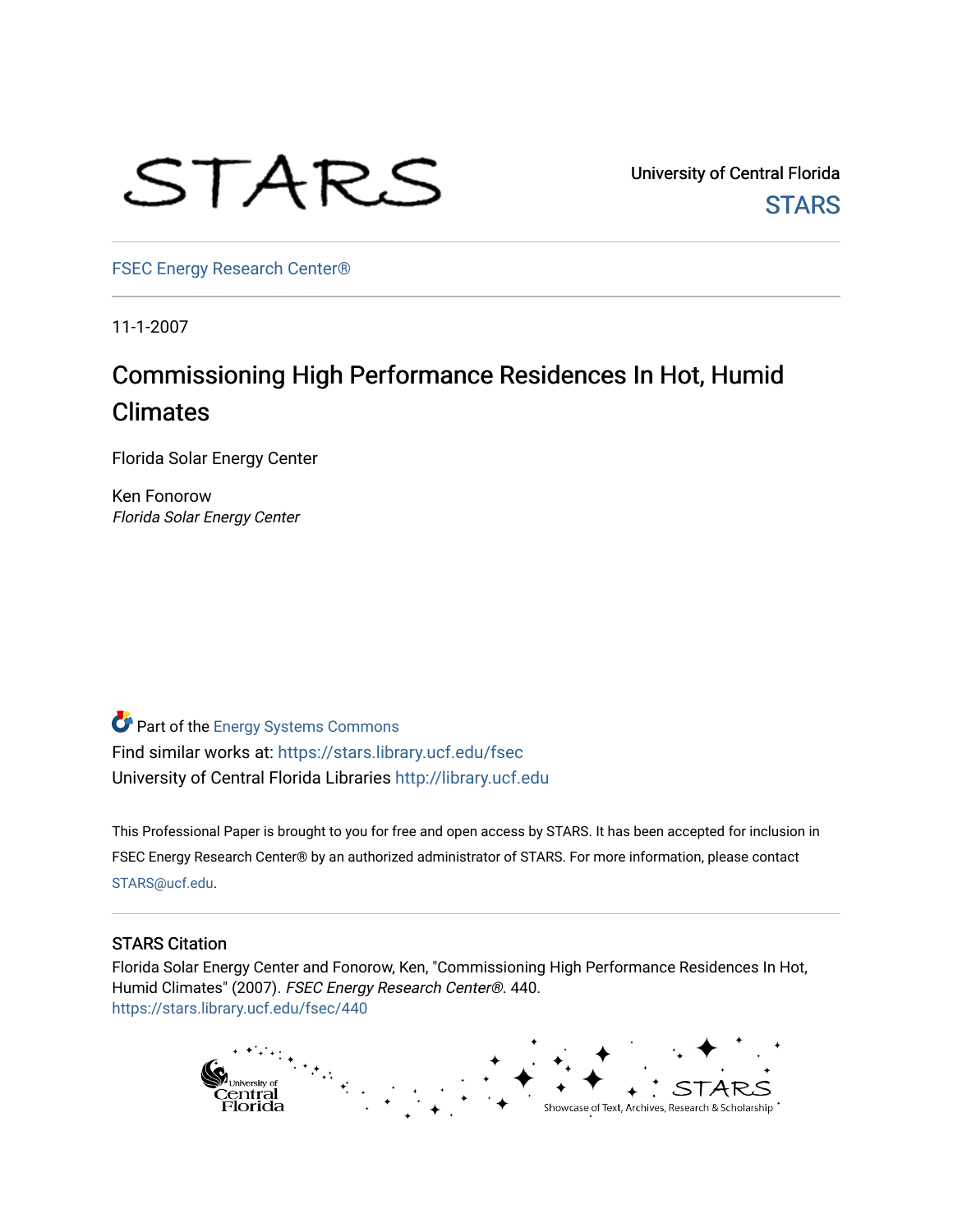**FLORIDA SOLAR &** 

# Commissioning High Performance Residences in Hot, Humid Climates

**ENERGY CENTER®** 

# **Authors**

Ken Fonorow, Subrato Chandra, Janet McIlvaine, and Carlos Colon

# **Original Publication**

Fonorow, K., Chandra, S., McIlvaine, J., Colon, C., "Commissioning High Performance Residences in Hot, Humid Climates", 7th International Conference for Enhanced Building Operations, November 1-2, 2007, San Francisco, California.

# **Publication Number**

FSEC-PF-430-07

# **Copyright**

Copyright © Florida Solar Energy Center/University of Central Florida 1679 Clearlake Road, Cocoa, Florida 32922, USA (321) 638-1000 All rights reserved.

#### **Disclaimer**

The Florida Solar Energy Center/University of Central Florida nor any agency thereof, nor any of their employees, makes any warranty, express or implied, or assumes any legal liability or responsibility for the accuracy, completeness, or usefulness of any information, apparatus, product, or process disclosed, or represents that its use would not infringe privately owned rights. Reference herein to any specific commercial product, process, or service by trade name, trademark, manufacturer, or otherwise does not necessarily constitute or imply its endorsement, recommendation, or favoring by the Florida Solar Energy Center/University of Central Florida or any agency thereof. The views and opinions of authors expressed herein do not necessarily state or reflect those of the Florida Solar Energy Center/University of Central Florida or any agency thereof.

A Research Institute of the University of Central Florida 1679 Clearlake Road, Cocoa, FL 32922-5703 • Phone: 321-638-1000 • Fax: 321-638-1010 www.fsec.ucf.edu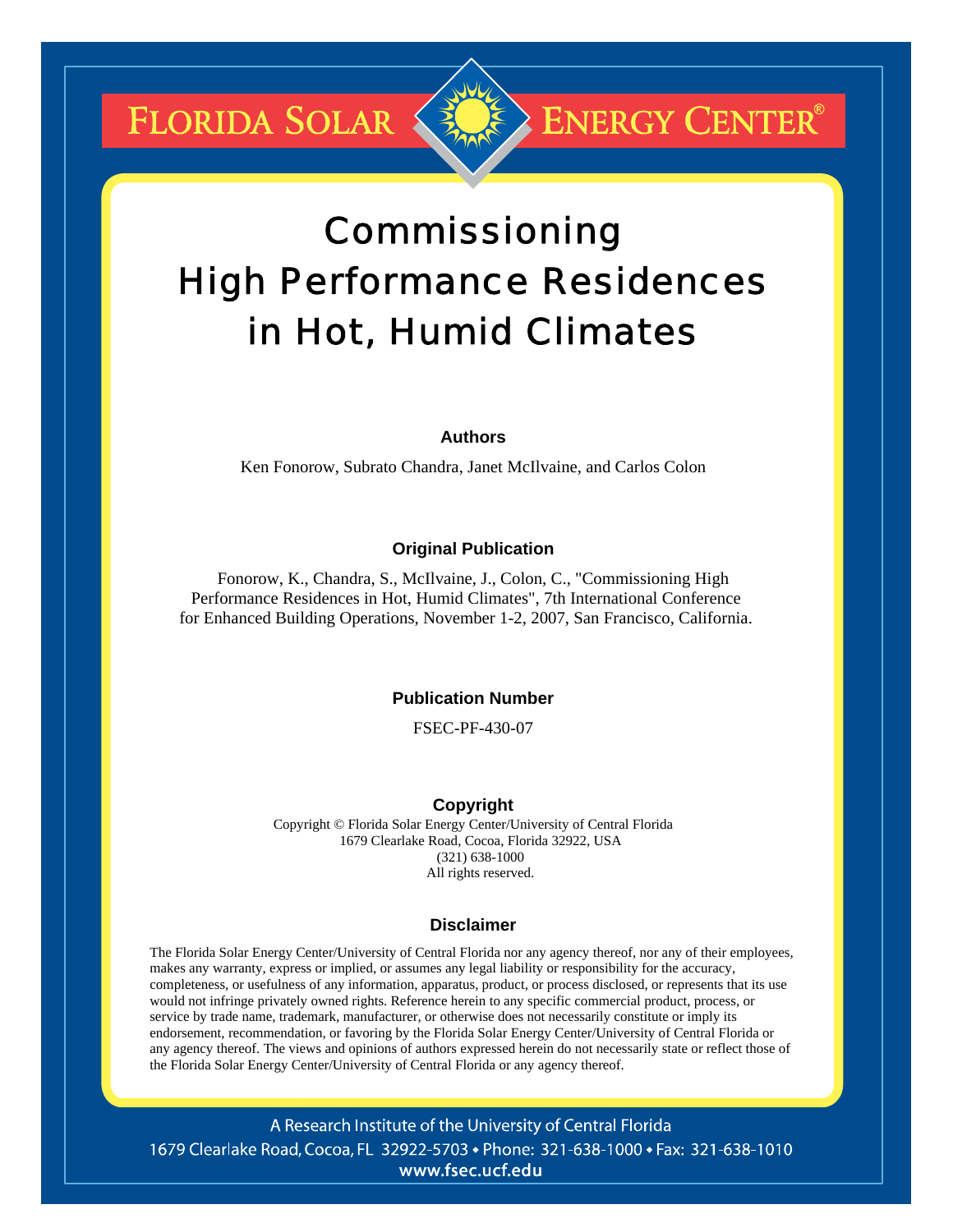#### **COMMISSIONING HIGH PERFORMANCE RESIDENCES IN HOT, HUMID CLIMATES**

Ken Fonorow Florida H.E.R.O. Newberry, FL

# **ABSTRACT**

Since 2001, the authors have engaged several builders in the Gainesville, FL area to build over 500 high performance new energy efficient homes in multiple sub divisions. The builders keep building to increased levels of energy efficiency. Each home is individually designed, inspected, rated and commissioned for optimum performance. This paper summarizes the experiences to date with two production builders who have cost shared with the Building America program to deliver these outstanding results. Keys to success are commitment from the final decision maker; scopes of work for subcontractors with specific performance criteria; clear communication with the trades often accompanied by training and education activities; independent third party testing, commissioning and feedback to builder; ongoing training of sales staff and model center displays and finally extensive marketing that educates the consumers about the benefits of high performance homes.

# **INTRODUCTION**

One of the major goals of the U.S. DOE Building America program

(www.buildingamerica.gov) is to conduct cost shared research and development that leads to high performance energy efficient homes that are routinely built by production builders in community scale. These homes are significantly more energy efficient than Energy Star homes and feature improved indoor air quality (IAQ) and comfort. In this paper, we describe the process by which hundreds of high performance homes have been built and commissioned in the hot-humid climate of Gainesville, FL as part of the Building America (BA) program. The paper

Subrato Chandra, Janet McIlvaine and Carlos Colon Florida Solar Energy Center Cocoa, FL

concentrates on describing the process for two production builders of single family homes -- G.W. Robinson Builders (GWR) and Tommy Williams Homes (TWH) who build for different market segments, see Figures 1 and 2.



*Figure 1 Typical GWR Home*



*Figure 2 Typical TWH Home*

#### **Commitment**

The first step in the process is to get the unequivocal commitment of the final decision maker. Both GWR and TWH are privately held building companies building 50 to 100 homes a year in multiple communities in the greater Gainesville, FL market. The presidents of both companies understood that the BA process is fundamentally different from conventional building in that the whole house is systems engineered and commissioned to be significantly more energy efficient, comfortable, and with improved IAQ. They both committed to building 100% of their homes this way rather than offering a BA "option" package. It has generally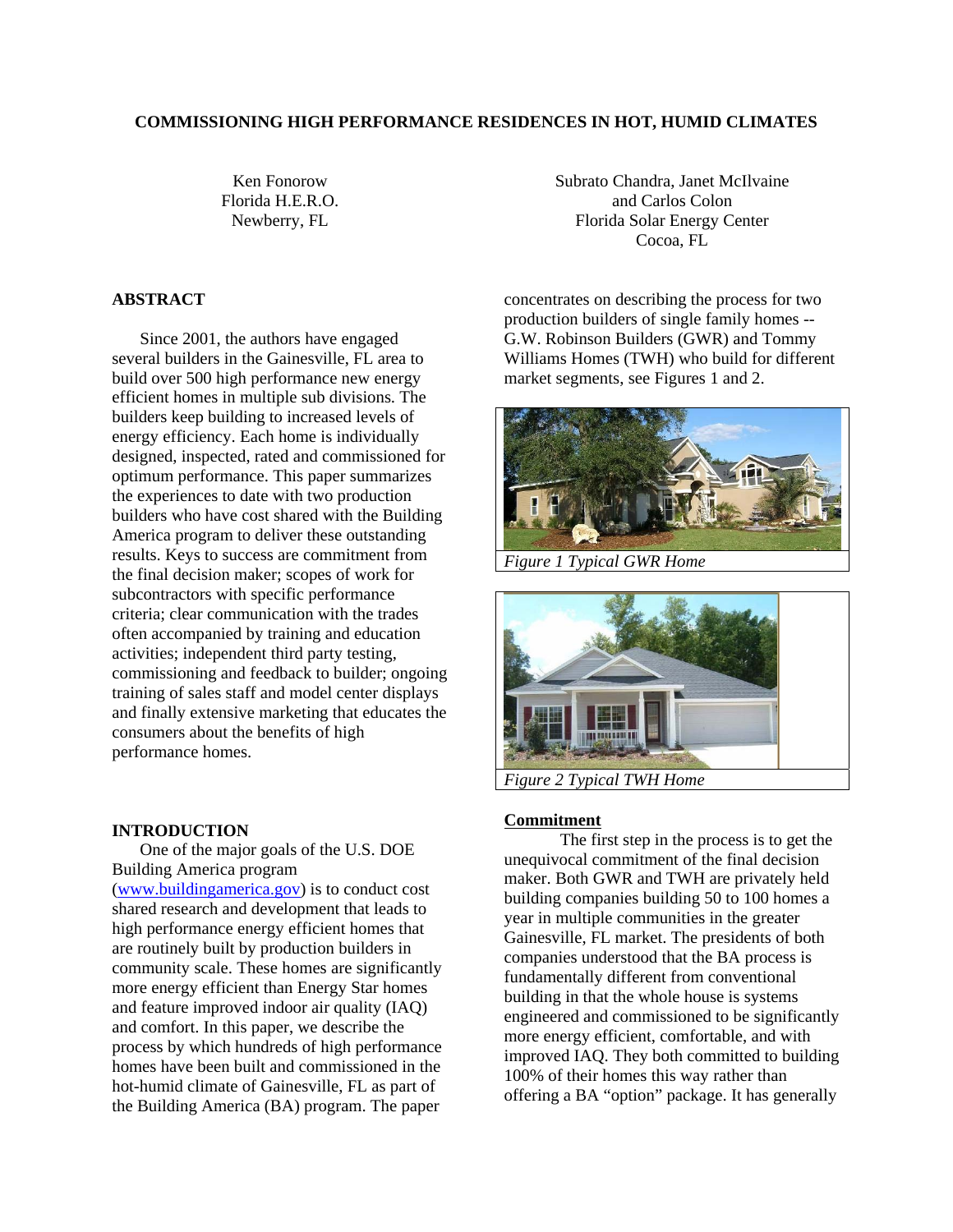been the BA experience that companies who choose to systemically transform their processes reap a larger reward in the market place than those who choose to offer a BA option.

The motivation for the two builders were different. GWR builds for the move-up market and was most interested in leaving a legacy of high-quality high performance sustainable homes and joined the BA program in 2001. In the case of TWH, the desire was to improve the quality of the homes and reduce callback complaints. TWH joined the program in 2004. Both builders build homes constructed out of 2x4 on a slab on grade foundation with vented attics. Both builders were building code minimum homes at time of joining the program and committed to a process of incrementally improving the energy efficiency of *all* their homes over the years to Building America target levels.

# **SYSTEM ENGINEERING AND COMMISSIONING PROCESS**

#### **Engineering and Team Work**

The BA integrated systems engineering approach was used in both of these communities to optimize the performance of homes within a financial framework which enhanced the builder's profits.

After the initial analysis to determine the specifications for the communities, the BA systems engineering approach includes an evaluation of each design (floor plan, elevations and specifications) to identify opportunities for improvements and ensure specifications were called out correctly. The floor plan is analyzed and adjusted to bring the air handler into conditioned space from its typical garage location and the mechanical ventilation intake is identified. Details of this are available in Fonorow et al. (2006). Next, a room-by-room ACCA Manual J load calculation is performed to determine the heating and cooling equipment size and a duct system design is developed based on ACCA Manual D calculations. Finally the duct system plan is drawn and specifications (including duct tightness) are provided to the

mechanical contractor. Important details are integrated into the construction drawings.

Next, Florida H.E.R.O. conducts a subcontractor meeting after the framing of the model to discuss working together as a team. In attendance are the builder, all senior office staff, the project real estate agents and representatives or owners of all subcontractors. The builder's goals, objectives, and expectations are clearly articulated with the opportunity for the whole team to ask questions. This initial broad based meeting provides the opportunity to discuss what the adoption of high performance specifications means including the interrelationship of the different building components and trades. This is an important element of the quality assurance approach. Each subcontractor knows in advance what is expected by this developer/builder and how their work fits in with the whole project. They know that the builder will not accept a sub-contractor compromising the quality of their own work or creating an environment that compromises the work of others. For example, it would be unacceptable for the plumber to run lines in an area that has been designated for the duct system because, in these homes, the duct system is a precise design. To reduce the amount of coordination required among the mechanical, plumbing, and electrical sub-contractors, these three systems are installed in sequence on every job site. The least flexible of the three subsystems, the duct system is installed first. Next the plumbing rough-in is installed followed by the electrical runs, the most flexible of the three major sub-systems.

#### **Site Inspections**

Site visits are conducted at key points in the construction process to verify that specs are being met. This includes conducting a "midpoint" duct leakage test after mechanical system rough-in to locate leaks that will be sealed before the drywall is installed (for easier access.) Any other deficiencies discovered during site visits are reported back to the builder and a meeting with the trades often occurs to correct deficiencies and conduct training. Site visit activity also includes completing the new Energy Star Thermal Bypass Inspection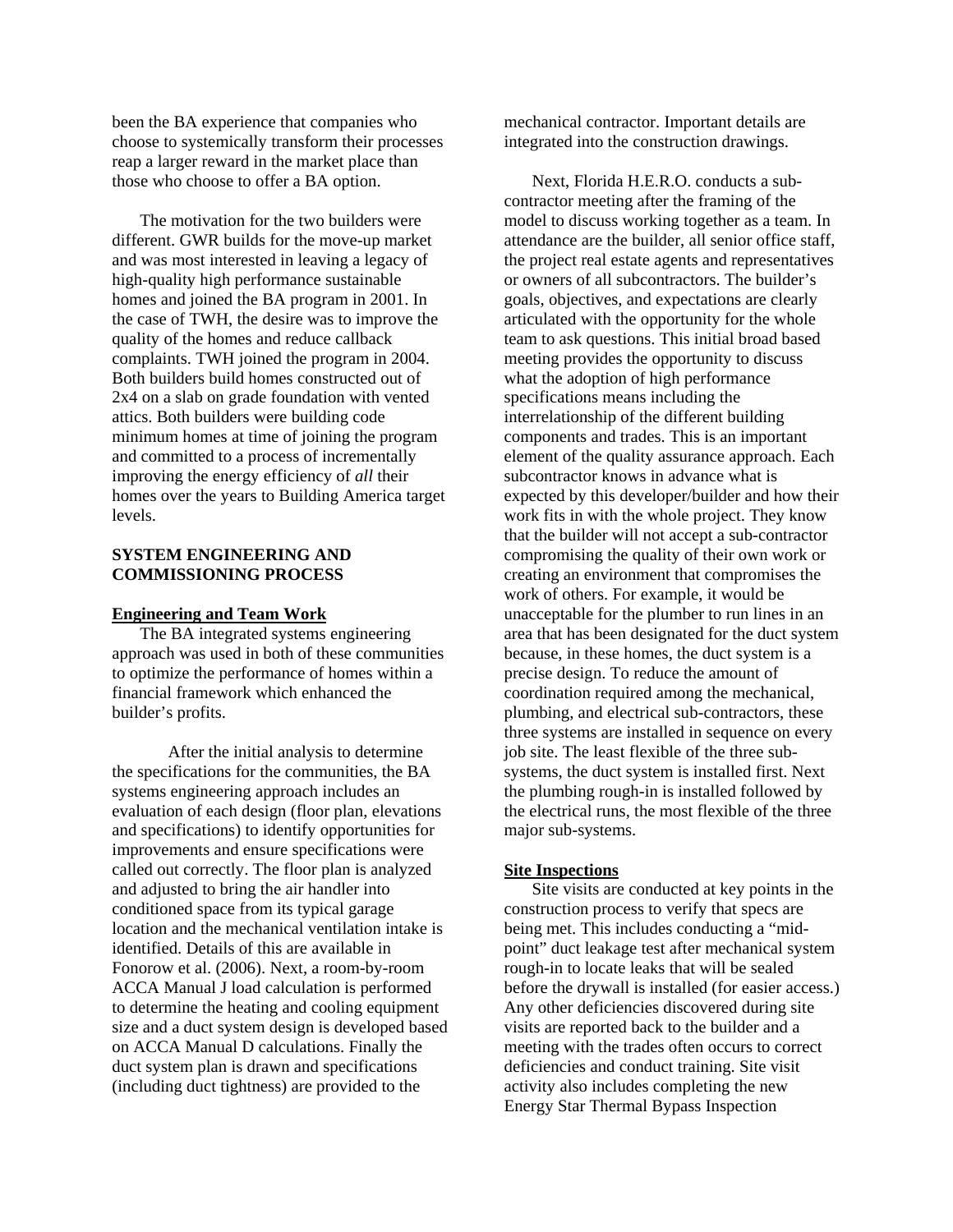Checklist (TBIC) which includes an inspection of the air barrier continuity, thermal barrier (insulation) integrity, and duct system layout. Figures 3 and 4 show some details that these builders have implemented to meet some of the TBIC criteria. The TBIC checklist and additional information on Energy Star homes are online at

http://www.energystar.gov/index.cfm?c=bldrs\_l enders raters.homes guidelns09



*Figure 3 Solid blocking at tray ceiling framing (GWR).*



*Figure 4 Draft stopping and Insulation behind tub (TWH)* 

#### **Testing and Commissioning**

Upon completion of the home, seven performance tests are conducted for commissioning and feedback to the builders:

*1. Whole House Air Tightness Testing:* A computerized multi-point whole-house air tightness depressurization test is performed using the Energy Conservatory Automated Performance Testing (APT) or the DG700 equipment. The pressure of the house with respect to the attic is performed concurrently. Figure 5 shows measured data from 77 GWR homes and 25 TWH homes (Total of 102 homes). Note that the average is lower than typical new homes in Florida which is 5.2 ACH50 (Swami, et al. 2006)



*2. Duct System Air Tightness Testing:* A Duct Blaster® is used to perform a duct air tightness depressurization test and quantify duct leakage (cfm25 total and cfm25 to outside). Duct air tightness is part of the mechanical contractor's scope of work. The duct leakage is measured on every single home. The duct leakage test is conducted in accordance with standard building science practices at 25 pascals of negative pressure. Total system leakage (CMF25,total) as well as leakage to the outside (CFM25,out) are measured. Figure 6 shows measured duct leakage to outside (CFM@ 25 pascals expressed as a percentage of the floor area in square feet). Note that this is lower than typical duct leakage to outside of 5.7% measured in 40 central Florida homes (Swami, et al., 2006)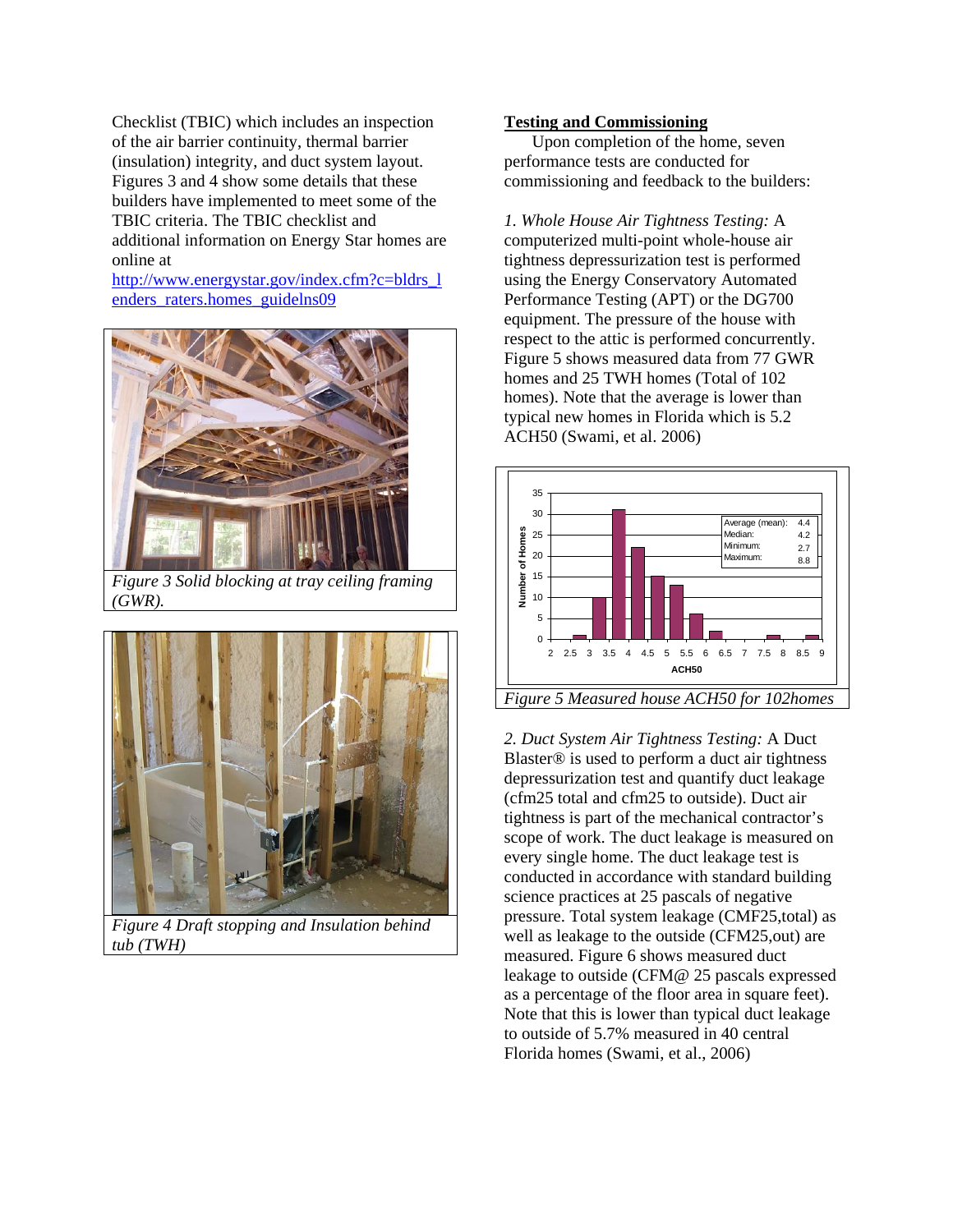

*3. Pressure Mapping*: The home is pressure mapped using a digital manometer. All rooms with doors that can isolate them from the main return pressures with reference to the house are measured with the air handler operational, and the pressure that the home operates under with reference to the outside is measured. In hot humid climates, the mechanical ventilation system should positively pressurize the house and Figure 7 shows that it has been achieved in these homes. The one house with a -1.1Pa entry is an anomaly and probably a data entry or operator error. Nevertheless, we have included it in the chart. The three other homes with a slight negative pressure were probably measured in a windy day. Note that most houses without mechanical ventilation experience a negative pressure. Data from 40 central Florida homes, built by different builders, show that the average house to outside pressure in homes without a mechanical ventilation system averages -0.18 Pascals (Swami et al., 2006).



*4. Outside Air Flow Measurement:* The flow of the outside air intake is measured using the Energy Conservatory Exhaust Fan Flow Meter. Figure 8 shows the measured fresh air ventilation rate. The average ventilation rate when the air handler operates averages about 30 CFM and analysis shows that it is about 50% of the rate required by the ASHRAE 62.2 standard (ASHRAE, 2007). See Figure 8 below.



The outside air ventilation system consists of a filtered OA intake from the front or rear porch or soffit connected with a 4" flex duct to the return air plenum downstream of the return air filter. A manual damper can be closed in the event of forest fire etc. This simple system provides ventilation air only when the air handler is running and homeowners are educated to set the fan on "auto" rather than "On". This system was developed about 10 years ago to solve odor and high wintertime humidity complaints from some unventilated homes. In over 500 homes we have not received odor or humidity related complaints from homeowners that have this ventilation system. The authors plan to systematically measure the temperature and relative humidity in some of these homes and obtain survey data on occupant satisfaction in 2008 and 2009.

*5. Static Pressure:* A digital manometer and static pressure probes are used to measure the pressure that the air handler is operating under and expressed as inches of water column (IWC). The average for the 102 homes was 0.54 IWC.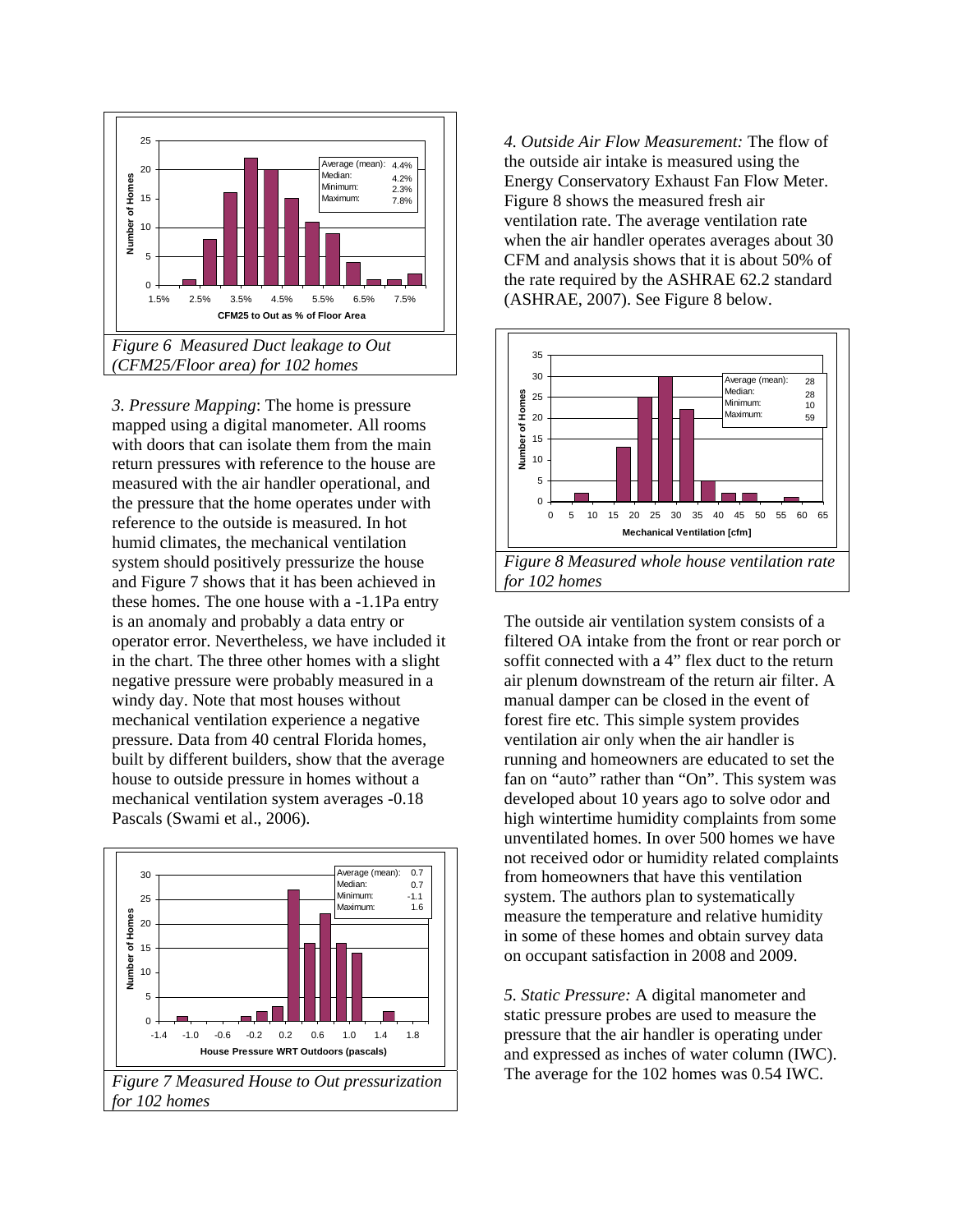*6. Temperature Drop:* The temperature difference (delta T) across the coil is measured using digital thermometers. The average for all 102 houses was  $17.5$  °F.

*7. Exhaust Fan Air Flow Measurement:* The flow of all bath exhaust fans is measured. It is consistently found to be approximately half the manufacturer rating.

These test measurements in addition to house characteristics such as make and model of the air handler and condenser section, water heater size, energy efficiency of appliances, and lighting types are noted and reported to the builder using a form entitled "Home Energy Rating Report" which also notes areas of deficiency that need to be addressed and reevaluated.

Finally each home is rated and its HERS Index calculated using the Energy Gauge® software (www.energygauge.com). All homes significantly exceed the Energy Star level of

performance (HERS Index <85 for hot, humid climates). See Figure 9.



#### **COMPARISON OF FEATURES**

Table 1 below lists the 2006-2007 features for both builders and compares to the typical regional practice for the area. The average values for GWR is for 77 of their homes and the average values for TWH result from 25 of their homes.

|                              | <b>GWR</b>                       | <b>TWH</b>                       | <b>Typical</b>         |
|------------------------------|----------------------------------|----------------------------------|------------------------|
| Av. Floor Area, sq.ft.       | 2,755                            | 1,729                            | Comparable             |
| Av. Window/floor area        | 17.5%                            | 13.3%                            | Comparable             |
| <b>Envelope</b>              |                                  |                                  |                        |
| Wall Framing                 | 2X4 w/ladder T                   | $2X4$ w/ladder T and 2           | Standard 2 X 4         |
|                              |                                  | stud corners when                |                        |
|                              |                                  | feasible                         |                        |
| Wall insulation              | R-13 cellulose                   | R-15 blown fiberglass            | R-11 batt              |
| <b>Attic Radiant Barrier</b> | Yes                              | N <sub>o</sub>                   | N <sub>o</sub>         |
| Ceiling Insulation           | $R-30$                           | $R-30$                           | $R-30$                 |
| <b>TBIC Compliance</b>       | Yes                              | Yes                              | N <sub>o</sub>         |
| Windows                      | $\overline{2}$ pane vinyl low-e; | $\overline{2}$ pane vinyl low-e, | 2 pane Aluminum clear, |
|                              | $U=0.35$ , SHGC=0.28             | $U=0.33, SHGC=0.30$              | $U=0.66$ , SHGC=0.66   |
| <b>HVAC System</b>           |                                  |                                  |                        |
| <b>Heating System</b>        | 93% Gas Furnace                  | HSPF 9 Heat Pump                 | 80% Gas Furnace        |
| Cooling System               | SEER14                           | SEER15                           | <b>SEER 13</b>         |
| <b>System Sizing</b>         | Per Manual J                     | Per Manual J                     | ?                      |
| <b>AHU</b> Location          | Inside thermal envelope          | Inside thermal envelope          | Garage                 |
| Duct Location                | Vented Attic                     | <b>Vented Attic</b>              | <b>Vented Attic</b>    |
| Duct Sizing                  | Per manual D                     | Per manual D                     | Unknown                |
| Duct Leakage to Out          | 4.2% on Average                  | 4.8% on Average                  | 5.7% on Average        |
| Mechanical Vent.             | Run time Vent                    | Run time Vent                    | None                   |
| <b>Water Heating</b>         |                                  |                                  |                        |
| Type                         | 83% tank less gas                | 60% gas                          | 60% gas                |

#### **Table 1 Features of GWR and TWH Homes compared to Typical Regional Practice**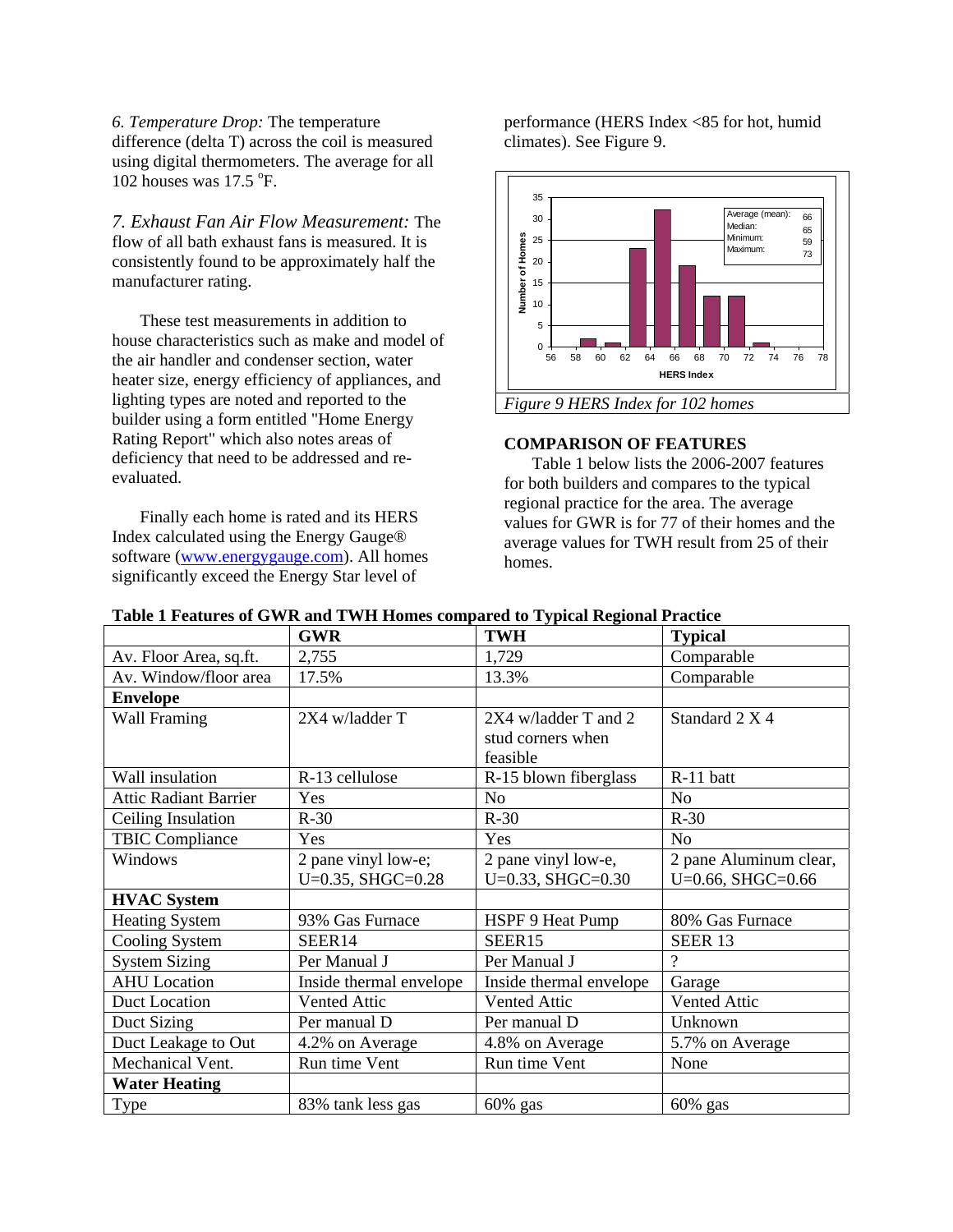| Pipe Insulation            | $\frac{1}{2}$ foam | None    | None             |
|----------------------------|--------------------|---------|------------------|
| <b>Lighting</b>            | 50% CFL            | 75% CFL | 10% Fluorescent  |
| <b>HERS Index, Av.</b>     | 65                 | 70.5    | -92              |
| <b>Est. Energy Savings</b> | $~10\%$            | $~20\%$ | <b>Base case</b> |

The estimated energy savings were calculated by taking a GWR and TWH floor plan and changing the envelope and equipment values to typical values. The savings for the TWH are lower on a % basis, mostly because TWH homes do not have savings in the water heater energy usage category. In addition the TWH homes have a lower glass to floor area ratio (13.3%) compared to the HERS reference house, where it is assumed to be 18% (See table 303.4.1 of the standards, online at

http://www.resnet.us/standards/mortgage/RESN ET\_Mortgage\_Industry\_National\_HERS\_Stand ards\_2006.pdf ). This results in TWH homes

getting a comparatively better HERS Index than GWR which have close to 18% window to floor area.

# **COST EFFECTIVENESS**

The cost effectiveness of the technical features are calculated based on the energy savings by comparing with typical regional practice (slightly better than code minimum) homes and using the 2007 local utility rates of 12 cents/kwh and \$1.48/therm for natural gas. Table 2 below shows the estimated added costs and savings and simple paybacks and monthly cash flows.

| <b>Measure</b>               | <b>GWR[77 Homes]</b>    | TWH[25 Homes]        | <b>Notes</b>                  |
|------------------------------|-------------------------|----------------------|-------------------------------|
| Engineering and Testing -    | \$400                   | \$400                |                               |
| Manual J, D, testing and     |                         |                      |                               |
| rating                       |                         |                      |                               |
| Wall Insulation              | \$494                   | \$370                |                               |
| <b>Attic Radiant Barrier</b> | \$806                   | None                 |                               |
| <b>TBIC Compliance</b>       | \$300                   | \$250                | TBIC compliance for 2 story   |
|                              |                         |                      | home with bonus room can      |
|                              |                         |                      | be \$1,500                    |
| House Air Sealing            | \$200                   | \$200                |                               |
| Windows                      | (\$128)                 | $(\$71)$             | Vinyl double pane low $-e$    |
|                              |                         |                      | cheaper!                      |
| <b>Heating System</b>        | \$400 - furnace         | \$0                  |                               |
| Cooling System               | $$350 - SEER$ 14        | \$1,000 - SEER 15    |                               |
| Credit for Tonnage           | $($1,500)$ for 1.5 tons | (\$500) for 0.5 tons | Typical home has bigger $a/c$ |
| Reduction                    |                         |                      |                               |
| Vent System                  | \$300                   | \$300                |                               |
| Duct Air Tightening          | \$165                   | \$165                |                               |
| Air Handler Inside           | \$500                   | \$500                |                               |
| <b>Thermal Envelope</b>      |                         |                      |                               |
| Hot Water Pipe Insulation    | \$100                   | None                 |                               |
| Water Heater                 | \$900                   | \$0                  |                               |
| Lighting                     | \$50                    | \$50                 | TWH has less fixtures         |
| <b>Cost to Builder</b>       | \$3,337                 | \$2,664              |                               |
| <b>Credit for Increased</b>  | (\$1,500)               | (\$1,500)            |                               |
| appraisal for 15 sq. ft of   |                         |                      |                               |
| air handler inside           |                         |                      |                               |

**Table 2 Estimated Added Costs and Benefits of Energy Efficiency Measures for Typical Homes**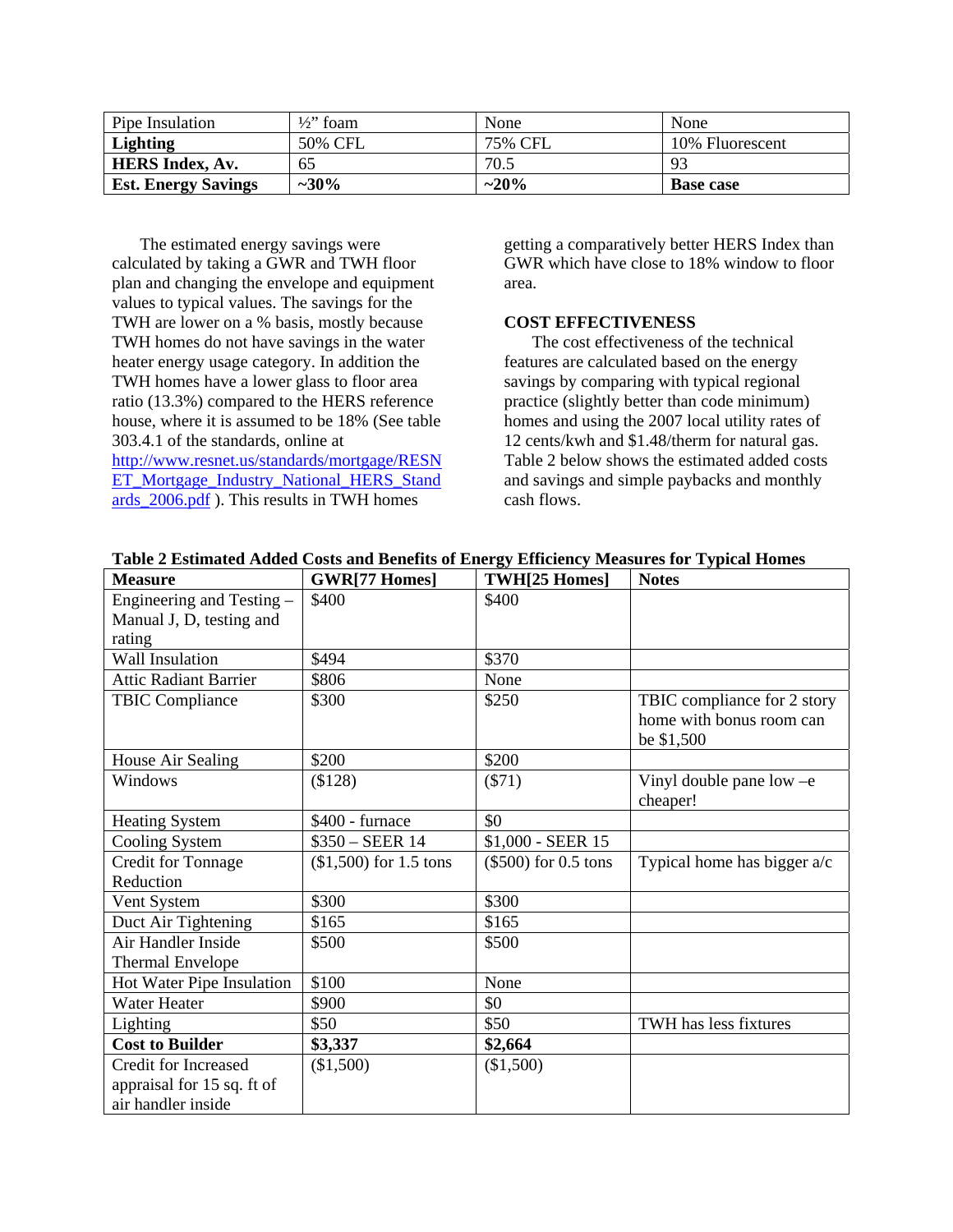| conditioned space                |                     |                     |                                |
|----------------------------------|---------------------|---------------------|--------------------------------|
| Net cost to Builder              | \$1,837             | \$1,164             |                                |
| Net cost to buyer                | \$2,021             | \$1,280             | Assuming 10% profit            |
| <b>Annual Savings in Utility</b> | \$863/yr or 30.1%   | \$402/yr or 21.4%   | Based on typical home          |
| <b>Bills</b>                     | compared to typical | compared to typical |                                |
| <b>Simple Payback, yrs</b>       | 2.3 years           | 3.2 years           |                                |
| <b>Monthly Cash Flow</b>         | \$58/mo             | \$25/mo             | Utility bill savings – monthly |
|                                  |                     |                     | payments at 7%, 30yr           |
|                                  |                     |                     | mortgage                       |

Note that the economics are very attractive for both builders. Because of systems engineering, significant credits and values result from bringing in the air handler inside the conditioned space (from the garage). The 3ft x 5ft space can now be counted as conditioned floor area.

# **MARKET ACCEPTANCE**

Both builders have incrementally improved their home specs over the years and continue to build *all* their homes to BA specs. GWR builds move up homes, primarily in three communities and TWH builds starter homes primarily in two communities. Table 3 provides some market statistics for both builders for 2006.

- The first step in this process requires a clear and consistent commitment of the final developer. The support of this "champion is necessary to maintain improvement and quality assurance efforts.
- A scope of work including specific *performance* criteria gives sub-contractors a clear idea of what is expected from them and provides a mechanism for linking payment to work quality. An example would be to include in the contract language, a provision requiring that the mechanical system will have no greater then 10% total leakage and 5% to out when using the standard cfm25 duct test.

| Table 3 Market Statistics for GWR and TWH |  |  |  |  |  |
|-------------------------------------------|--|--|--|--|--|
|-------------------------------------------|--|--|--|--|--|

|                                | <b>GWR</b>            | <b>TWH</b>          |
|--------------------------------|-----------------------|---------------------|
| Range of Home Size             | $2,022-4,768$ sq. ft. | 1,450-2,416 sq. ft. |
| $\vert$ 2006 Av. selling price | \$165 / sq. ft.       | \$147 / sq. ft.     |
| Number of homes sold in 2006   | 101                   | 54                  |

In addition both builders expend significant dollars in advertisement and training of the sales force so that potential homebuyers are well educated in the benefits of BA homes – energy savings, greater comfort, better indoor air quality, less noise, greater durability, reduced water usage and less overall impact on the environment.

# **CONCLUSIONS**

Following is a summation of lessons learned and ongoing challenges in achieving the systems engineering approach to new home construction:

- Effective communication of performance expectations to the person(s) responsible for implementation in the field must be performed, often in conjunction with education and demonstration activities
- Ongoing quality assurance field inspections by either the project manager or an independent third party must be conducted to ensure consistency over time.
- Final commissioning of each home, including performance testing is an integral component of a systems approach, as it provides a timely feedback loop to the builder. It also puts the trades on advance notice that their work will be tested.